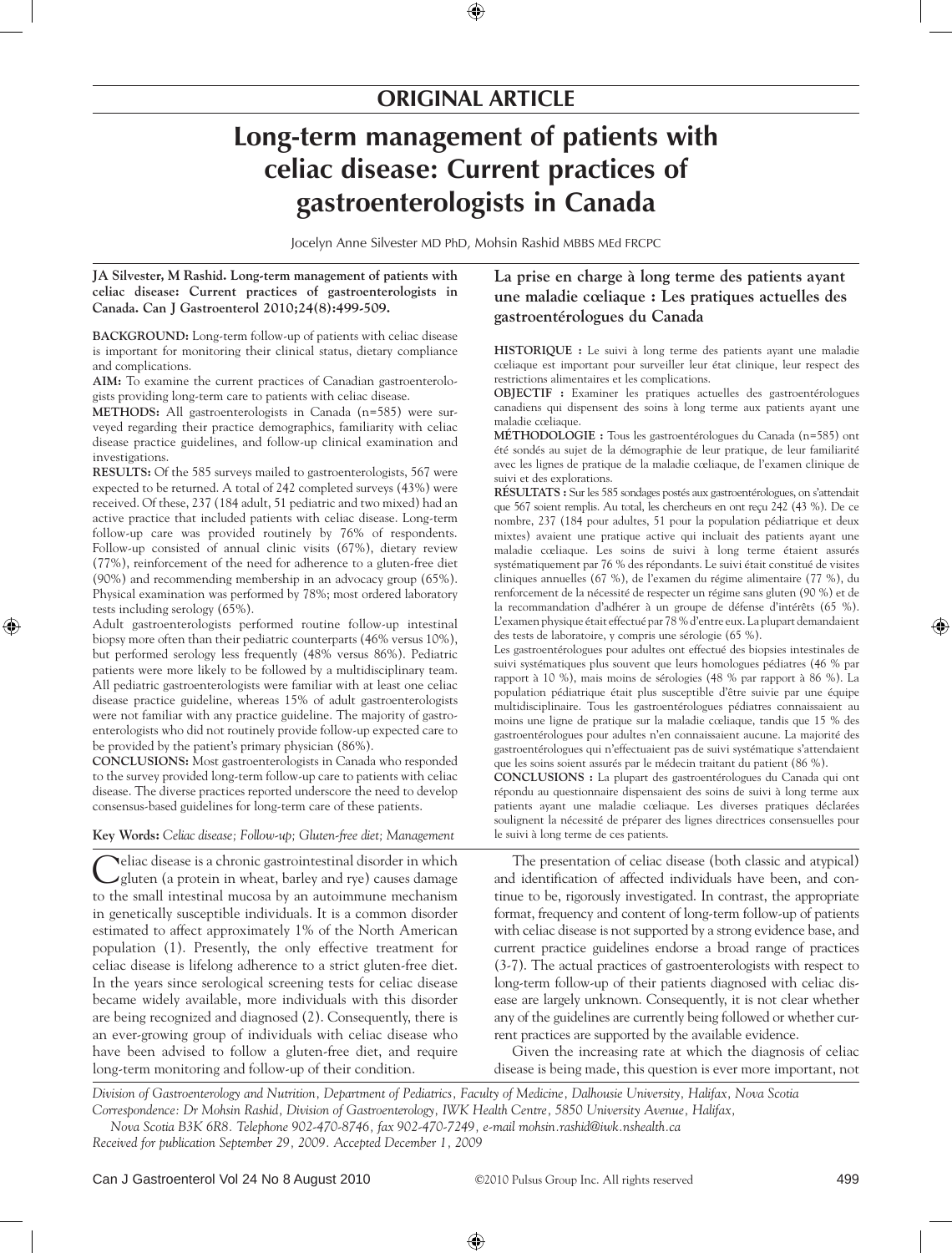only for resource allocation, but also for the health of the individual patient who risks harm when nonevidence-based tests are performed routinely, and when tests that may identify a treatable complication of celiac disease are not performed.

The purpose of the present study was to investigate the practices of Canadian gastroenterologists who provide care to patients with celiac disease.

# **MethodS**

The study population included all gastroenterologists currently practicing in Canada. Mailing addresses were collected from several sources. The online registers of provincial licensing authorities (British Columbia, Alberta, Manitoba, Ontario, New Brunswick, Newfoundland and Labrador, Nova Scotia and Prince Edward Island) were searched for specialists in gastroenterology and pediatric gastroenterology. Registrants whose addresses were outside of Canada or who were 'not in active practice' were excluded. For Saskatchewan, information was provided by telephone by the College of Physicians and Surgeons of Saskatchewan. For Quebec, the Canadian Medical Directory (8) was used because physician information was not directly available from the *Collège des Médecins du Québec*. The addresses were cross-checked with the published listings in the 2007 membership directory of the American Gastroenterological Association (AGA). To ensure that pediatric gastroenterologists who may be registered as pediatricians rather than pediatric gastroenterologists were included, all lists were cross-referenced with the 2007 membership directory of the North American Society for Pediatric Gastroenterology, Hepatology and Nutrition (NASPGHAN).

A self-administered survey was developed with questions that were based on current practice guidelines and recommendations for the long-term follow-up of individuals with celiac disease (4-7,9), and results from the Canadian Celiac Health Survey (10-12), which provided insight into preferred sources of dietary information for adults and children with celiac disease. The questionnaire contained 86 items pertaining to physician and practice characteristics, familiarity with celiac disease practice guidelines and current practices in terms of clinical assessment, investigations and follow-up management.

The survey was mailed to all potential participants along with a postage-paid return envelope. Participants were asked to return the survey within two weeks. All potential participants received a second mailing sent three weeks after the initial mailing because the surveys were anonymous and were not coded in a way that could link them to the participants.

Data were analysed using SPSS version 15.0 (SPSS Inc, USA) for Windows (Microsoft Corporation, USA). The  $\chi^2$  test was used for comparison of frequencies, and a Fisher's two-sided exact test result of P<0.05 was considered to be statistically significant. Common OR was estimated, calculated using the Mantel-Haenszel test.

The study was approved by the Research Ethics Board of the IWK Health Centre, Dalhousie University (Halifax, Nova Scotia).

# **ReSuLtS**

A list of 585 gastroenterologists actively practicing in Canada was compiled from the sources listed above. Of the surveys sent, 11 were returned because of an invalid address; a search of printed and online sources did not yield an alternative address. Six respondents indicated that they were retired or no longer actively practicing. One individual reported having been contacted at practices in two provinces in the same region. Therefore, of the 585 surveys mailed, only 567 surveys were expected to be returned.

A total of 242 completed surveys were received from gastroenterologists in active practice, for an overall response rate of 42.7%. These included one survey from a hepatologist who did not treat patients with celiac disease and did not indicate a region. Six respondents identified having a mixed practice that included both adult and pediatric patients, and were asked to estimate the proportion of patients in each group. Those who had a practice with 75% or more adult or pediatric patients were included in subsequent analyses as either adult or pediatric gastroenterologists, respectively. One individual who did not identify the practice mix did not follow patients with celiac disease, and another who had a 60%/40% distribution was not classified. Because of these two physicians with mixed practices, the total number of gastroenterologists was not equal to the sum of the adult and pediatric gastroenterologists.

To investigate regional differences, participants were asked to identify their geographical region as West (British Columbia, Alberta, Saskatchewan and Manitoba), Central (Ontario and Quebec), Atlantic (Nova Scotia, New Brunswick, Prince Edward Island, and Newfoundland and Labrador) or North (Yukon Territory, Northwest Territories and Nunavut). There were no respondents who were based in the North, a sparsely populated region with no tertiary care centres. Table 1 shows the number of surveys mailed, the number of completed surveys expected to be returned, and the response rate in each region and practice group. The response rate was higher for the Atlantic region (76%) than for the West (44%) and Central (38%) regions of Canada. A greater proportion of pediatric (57%) than adult gastroenterologists (38%) responded.

# **Respondent characteristics**

Of the 242 responding gastroenterologists in active practice, five had an academic practice that did not include patients with celiac disease. Of the remaining 237 gastroenterologists, 184 had a practice that was primarily adult patients, 51 had a practice that was primarily pediatric patients and two had a mixed practice. The characteristics of respondents whose practice included patients with celiac disease are shown in Table 2. Approximately one-half of all respondents had an academic practice, with significantly more pediatric than adult gastroenterologists in academic practice (86% versus 43%; OR 8.4; 95% CI 3.6 to 20; P<0.0001). Each region had a similar proportion of adult and pediatric gastroenterologists.

Overall, nearly 40% of respondents had been in practice for 10 years or less. As a group, pediatric gastroenterologists who responded had significantly fewer cumulative years in practice than their adult counterparts. The majority of respondents had between 11 and 100 patients with celiac disease in their practice.

# **Sources of information**

Professional conferences (81%), medical journals (79%) and practice guidelines (67%) were the most common sources of information about celiac disease. Pediatric gastroenterologists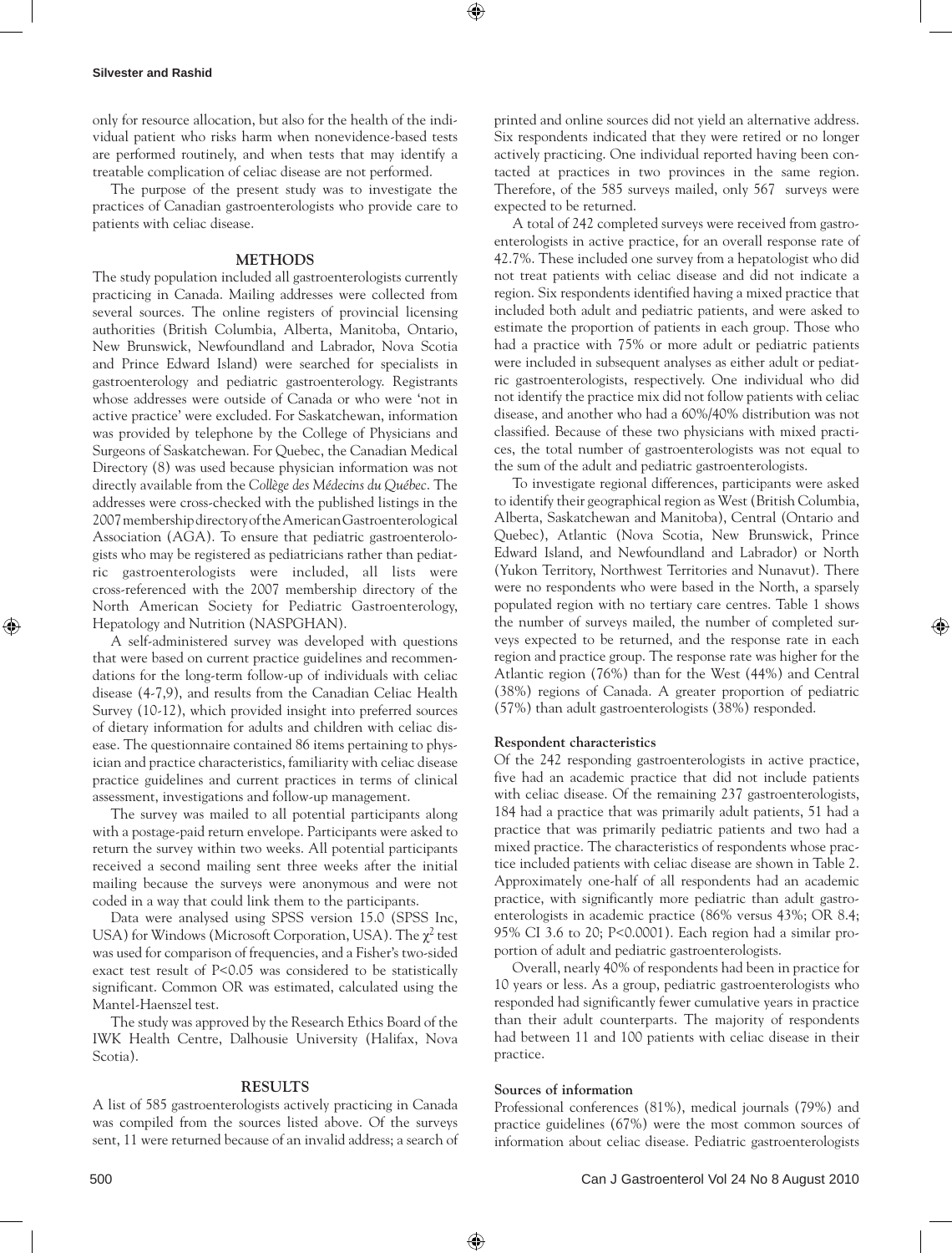|          |     | <b>Surveys</b> |                                           | Gastroenterologist* response<br>rate, $n$ $\left(\% \right)$ |                  |  |  |  |
|----------|-----|----------------|-------------------------------------------|--------------------------------------------------------------|------------------|--|--|--|
|          |     |                | Mailed, Expected <sup>†</sup> , Received, |                                                              |                  |  |  |  |
| Region   | n   | n              | $n$ (%)                                   | Adult                                                        | <b>Pediatric</b> |  |  |  |
| West     | 190 | 184            | 81 (44)                                   | 65 (42)                                                      | 16 (76)          |  |  |  |
| Central  | 360 | 349            | 134 (38)                                  | 100(34)                                                      | 33(57)           |  |  |  |
| Atlantic | 35  | 34             | 26 (76)                                   | 21(72)                                                       | 5(100)           |  |  |  |
| Total    | 585 | 567            | $242(43)^{\ddagger}$                      | 186 (38)                                                     | 54 $(57)^{\S}$   |  |  |  |

*\*Respondents who indicated a mixed practice were classified as adult or pediatric gastroenterologists if 75% or more of their practice was either adult or pediatric, respectively; †Twelve surveys that were returned because of an invalid address and the six individuals who responded that they were retired or no longer practicing were excluded to determine the total number of surveys expected; ‡Includes one respondent who did not treat patients with celiac disease and did not provide demographic information; §Excludes one respondent who did not provide demographic information and another whose practice distribution was 60:40 and could not be classified as either adult or pediatric (see Results)*

were more likely to use conferences and practice guidelines than adult gastroenterologists, and also used practice guidelines more often than adult gastroenterologists who had a primarily academic practice (86% versus 66%; P<0.05). With respect to specific practice guidelines, significantly more adult gastroenterologists were familiar with the AGA guidelines; pediatric gastroenterologists were more familiar with the NASPGHAN guidelines. The 27 respondents (11%) who were not familiar with any practice guideline were all adult gastroenterologists. Slightly more than one-quarter of respondents listed the Canadian Celiac Association (CCA) as a source of information.

#### **duodenal biopsy practices**

Participants were asked whether they routinely performed follow-up duodenal biopsy after diagnosis and their indications for biopsy during long-term follow-up. With respect to routine follow-up biopsy after initiation of a gluten-free diet, 38% almost always and 36% almost never performed a follow-up duodenal biopsy. The practice was significantly more common among adult than pediatric gastroenterologists (46% versus 10%; OR 7.8; 95% CI 2.9 to 22). There was no association between routine biopsy to confirm normal villous architecture and years in practice. The other 26% only performed a repeat duodenal biopsy in select cases. The most common indications were incomplete or inadequate response to a gluten-free diet (69%), persistently abnormal serology or other laboratory values (18%) and normal serology at diagnosis (9%).

The most common indication for duodenal biopsy during long-term follow-up was ongoing symptoms despite claiming adherence to a gluten-free diet (76%). Other reasons included concern of continued consumption of gluten (30%), concern of consumption with negative serology (22%) and to confirm normal histology (25%). Adult gastroenterologists were significantly more likely than pediatric gastroenterologists to perform a biopsy because of concern of continued consumption of gluten (34% versus 16%; P<0.05).

#### **use of serology**

Participants were asked whether and when they performed follow-up serology. The majority of respondents (56%) almost

# **TABLE 2**

| Characteristics of respondents whose practice included |
|--------------------------------------------------------|
| patients with celiac disease                           |

|                                |              | Gastroenterologists |                  |        |
|--------------------------------|--------------|---------------------|------------------|--------|
|                                | <b>Total</b> | Adult               | <b>Pediatric</b> |        |
|                                | (n=237)      | (n=184)             | (n=51)           | P*     |
| Practice type                  |              |                     |                  | < 0.01 |
| Academic                       | 124 (52)     | 79 (43)             | 44 (86)          |        |
| Private                        | 71 (30)      | 66 (36)             | 4 (8)            |        |
| Mixed                          | 52 (18)      | 39 (21)             | 3(6)             |        |
| Location                       |              |                     |                  | 0.62   |
| West                           | 81 (34)      | 64 (35)             | 16 (31)          |        |
| Central                        | 131 (55)     | 99 (54)             | 31 (61)          |        |
| East                           | 25(11)       | 21(11)              | 4(8)             |        |
| Years in practice              |              |                     |                  | < 0.05 |
| $0 - 10$                       | 90(38)       | 64 (35)             | 26 (51)          |        |
| $11 - 20$                      | 67 (28)      | 52 (28)             | 14 (27)          |        |
| $21 - 30$                      | 47 (20)      | 36 (20)             | 10(20)           |        |
| >30                            | 33(14)       | 32(17)              | 1(2)             |        |
| Celiac disease patients        |              |                     |                  | 0.24   |
| $1 - 10$                       | 44 (19)      | 35 (19)             | 9(18)            |        |
| $11 - 100$                     | 170 (72)     | 134 (73)            | 34 (66)          |        |
| $101 - 200$                    | 12(5)        | 7 (4)               | 5 (10)           |        |
| >200                           | 5(2)         | 3(2)                | 2(4)             |        |
| No answer                      | 6(2)         | 5(3)                | 1(2)             |        |
| Follow celiac disease patients |              |                     |                  | 0.09   |
| Yes                            | 181 (76)     | 138 (75)            | 42 (82)          |        |
| <b>No</b>                      | 49 (21)      | 43 (23)             | 6 (12)           |        |
| Yes and no                     | 7(3)         | 3(2)                | 3(6)             |        |
| Information sources            |              |                     |                  |        |
| Conferences                    | 193 (81)     | 142 (77)            | 49 (96)          | 0.01   |
| Colleagues                     | 124 (52)     | 92 (50)             | 31 (61)          | 0.17   |
| Practice guidelines            | 158 (67)     | 113 (61)            | 44 (86)          | < 0.01 |
| Medical journals               | 188 (79)     | 147 (80)            | 39 (77)          | 0.60   |
| <b>CCA</b>                     | 63 (27)      | 47 (26)             | 15(29)           | 0.58   |
| Other celiac association       | 17(7)        | 12(7)               | 4(8)             | 0.74   |
| Practice guideline familiarity |              |                     |                  |        |
| <b>AGA</b>                     | 187 (79)     | 152 (83)            | 34 (67)          | <0.05  |
| <b>NASPGHAN</b>                | 67 (28)      | 16(9)               | 50 (98)          | 0.01   |
| <b>NIH</b>                     | 43 (18)      | 30 (16)             | 12 (24)          | 0.23   |
| <b>BSG</b>                     | 17(7)        | 13 (7)              | 4(8)             | 0.85   |
| <b>PCSG</b>                    | 5(2)         | 5(3)                | 0(0)             | 0.23   |
| <b>WGO</b>                     | 22(9)        | 18 (10)             | 4(8)             | 0.67   |
| None                           | 27 (11)      | 27 (15)             | 0(0)             | < 0.01 |

*Data presented as n (%) unless indicated otherwise. \*Comparison between adult and pediatric gastroenterologists. AGA American Gastroenterological Association; BSG British Society for Gastroenterology; CCA Canadian Celiac Association; NASPGHAN North American Society for Pediatric Gastroenterology, Hepatology and Nutrition; NIH National Institutes of Health; PCSG Primary Care Society for Gastroenterology; WGO World Gastroenterology Organisation*

always performed follow-up serological tests (tissue transglutaminase [tTG] antibody, antigliadin antibody or endomysial antibody [EMA]). In contrast to follow-up duodenal biopsy, pediatric gastroenterologists almost always perform follow-up serology more often than their adult counterparts (86% versus 48%; P<0.01). Of the remainder, 29% almost never performed follow-up serology. Those who did not provide routine long-term follow-up care were significantly more likely to almost never perform follow-up serology (57% versus 20%; P<0.01).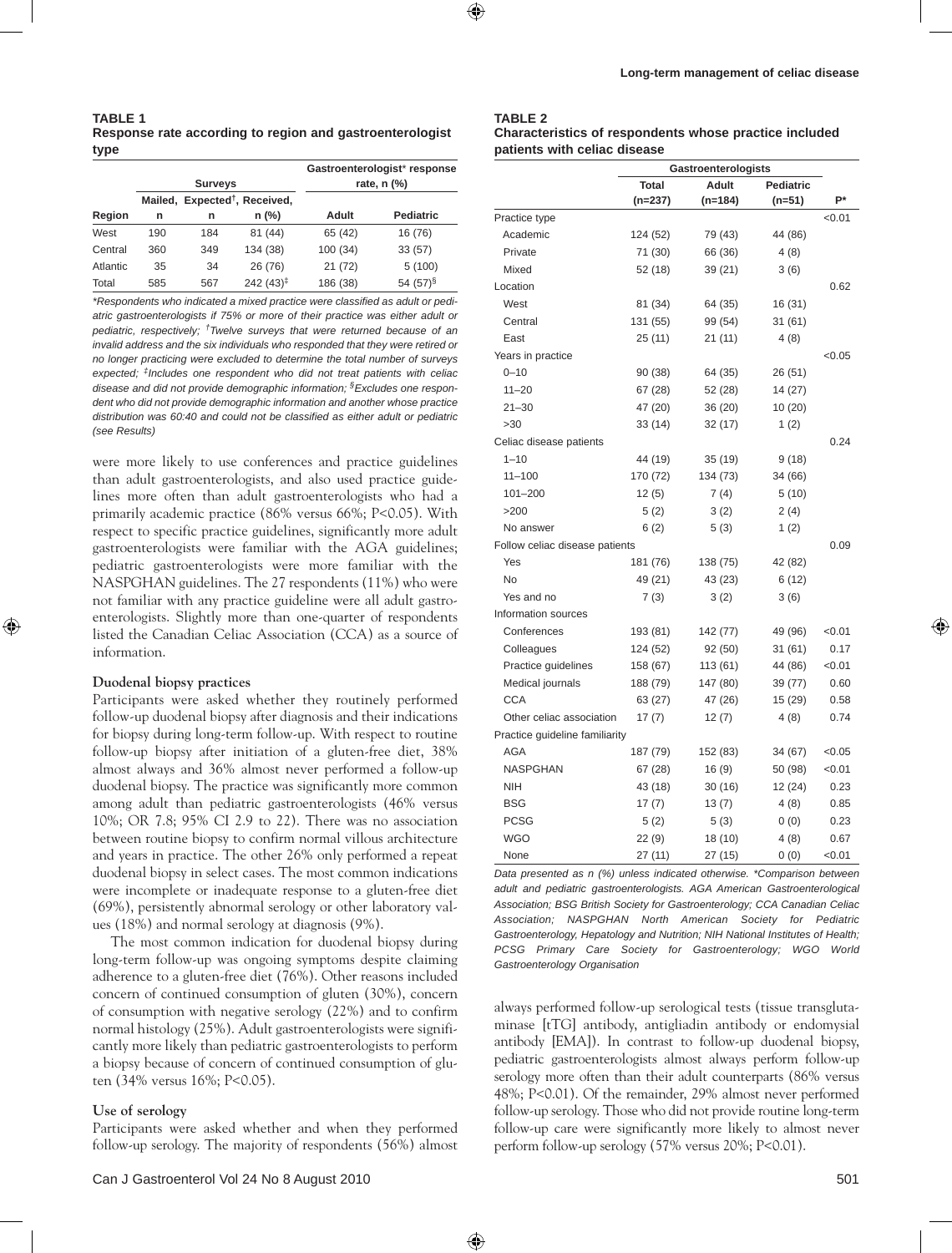# **TABLE 3**

**Comparison of respondents who provided and did not provide long-term follow-up to patients with celiac disease**

|                                | Gastroenterologists                                |          |               | Gastroenterologists who follow-up |                  |        |
|--------------------------------|----------------------------------------------------|----------|---------------|-----------------------------------|------------------|--------|
|                                | Who do not follow-up (n=49) Who follow-up (n=181)* |          | $P^{\dagger}$ | Adult (n=138)                     | Pediatric (n=42) | P‡     |
| Practice type                  |                                                    |          | 0.08          |                                   |                  | < 0.01 |
| Academic                       | 19 (39)                                            | 100(55)  |               | 64 (46)                           | 35 (83)          |        |
| Private                        | 17(35)                                             | 53 (29)  |               | 49 (36)                           | 4(10)            |        |
| Mixed                          | 13(26)                                             | 28 (16)  |               | 25(18)                            | 3(7)             |        |
| Location                       |                                                    |          | < 0.05        |                                   |                  | 0.14   |
| West                           | 23 (47)                                            | 56 (31)  |               | 42 (30)                           | 14 (33)          |        |
| Central                        | 18 (37)                                            | 108(60)  |               | 83 (60)                           | 24 (57)          |        |
| East                           | 8(16)                                              | 17(9)    |               | 13(10)                            | 4(10)            |        |
| Years in practice              |                                                    |          | 0.15          |                                   |                  | < 0.05 |
| $0 - 10$                       | 14 (29)                                            | 75 (41)  |               | 51 (37)                           | 24 (57)          |        |
| $11 - 20$                      | 13(27)                                             | 52 (29)  |               | 40 (29)                           | 12 (29)          |        |
| $21 - 30$                      | 11(22)                                             | 33(18)   |               | 27 (20)                           | 5(12)            |        |
| >30                            | 11(22)                                             | 21(12)   |               | 20(15)                            | 1(2)             |        |
| Celiac disease patients        |                                                    |          | < 0.01        |                                   |                  | < 0.05 |
| $1 - 10$                       | 6(12)                                              | 36(20)   |               | 28 (20)                           | 8(19)            |        |
| $11 - 100$                     | 32(65)                                             | 133 (74) |               | 105 (76)                          | 27(64)           |        |
| $101 - 200$                    | 6(12)                                              | 6(3)     |               | 2(1)                              | 4(10)            |        |
| $>200$                         | 1(2)                                               | 4(2)     |               | 2(1)                              | 2(5)             |        |
| No answer                      | 4(8)                                               | 2(1)     |               | 1(0)                              | 1(2)             |        |
| Information sources            |                                                    |          |               |                                   |                  |        |
| Conferences                    | 26 (53)                                            | 160 (88) | < 0.01        | 118 (86)                          | 41 (98)          | < 0.05 |
| Colleagues                     | 24 (49)                                            | 96 (53)  | 0.61          | 69 (50)                           | 26 (62)          | 0.18   |
| Practice guidelines            | 24 (49)                                            | 129 (71) | < 0.01        | 92(67)                            | 36 (86)          | < 0.05 |
| Medical journals               | 37 (76)                                            | 144 (80) | 0.54          | 111 (80)                          | 32(76)           | 0.55   |
| Canadian Celiac Association    | 10(20)                                             | 50 (28)  | 0.31          | 37(27)                            | 12 (29)          | 0.82   |
| Other celiac associations      | 2(4)                                               | 14(8)    | 0.37          | 9(7)                              | 1(2)             | 0.51   |
| Practice guideline familiarity |                                                    |          |               |                                   |                  |        |
| <b>AGA</b>                     | 35(71)                                             | 146 (81) | 0.16          | 118 (86)                          | 28 (67)          | < 0.01 |
| <b>NASPGHAN</b>                | 8(16)                                              | 55(3)    | < 0.05        | 13(9)                             | 41 (98)          | < 0.01 |
| <b>NIH</b>                     | 6(12)                                              | 36 (20)  | 0.22          | 26 (19)                           | 9(21)            | 0.71   |
| <b>BSG</b>                     | 4(8)                                               | 13(7)    | 0.82          | 9(7)                              | 4(10)            | 0.51   |
| <b>PCSG</b>                    | 1(2)                                               | 4(2)     | 0.94          | 4(3)                              | 0(0)             | 0.26   |
| <b>WGO</b>                     | 3(6)                                               | 19(11)   | 0.36          | 16(12)                            | 3(7)             | 0.41   |
| None                           | 27(11)                                             | 17(9)    | 0.08          | 17(12)                            | 0(0)             | < 0.05 |

*Data presented as n (%) unless indicated otherwise. \*Includes one respondent with a mixed practice of 60:40 who could not be classified as either an adult or pediatric gastroenterologist; †Comparison between all gastroenterologists who provided long-term follow-up with those who did not follow patients with celiac disease. ‡Comparison between adult and pediatric gastroenterologists who provided follow-up to patients with celiac disease. AGA American Gastroenterological Association;*  BSG British Society for Gastroenterology; NASPGHAN North American Society for Pediatric Gastroenterology, Hepatology and Nutrition; NIH National Institutes of *Health; PCSG Primary Care Society for Gastroenterology; WGO World Gastroenterology Organisation*

The timing of follow-up serology varied depending on how frequently the respondent reported performing the test. Those who perform routine follow-up serology 'almost always' tended to test early, with 16% first testing at three months, 57% at six months and 26% first testing at one year. Those who did not perform follow-up serology routinely tested later, with 47.4% waiting six months after initiation of a gluten-free diet and 42.1% waiting one year. The remaining 10.5% reported that their practices were highly variable or that they waited nine months. These rates did not vary significantly with practice demographics or between subgroups, including pediatric and adult gastroenterologists, and those who almost always provided follow-up care versus those who did not.

#### **Long-term follow-up care**

Participants were asked to indicate either the frequency of routine long-term follow-up or reasons for not providing routine follow-up. Three-quarters of respondents reported providing routine long-term follow-up care to patients with celiac disease. There were seven respondents who indicated both their long-term follow-up practices and reasons for not providing long-term follow-up. These responses were not included in the analysis of long-term follow-up practices because they could not be accurately categorized. There was no significant difference in the proportion of adult (75%) and pediatric (82%) gastroenterologists who provided routine long-term follow-up care.

Provision of long-term follow-up care was not significantly associated with practice type or the number of patients with celiac disease in a practice. The characteristics of gastroenterologists who did and did not provide routine follow-up to patients with celiac disease are compared in Table 3. Gastroenterologists in Central Canada were significantly more likely to provide long-term follow-up (86% versus 71% in the West, and 68% in the Atlantic regions; P<0.05).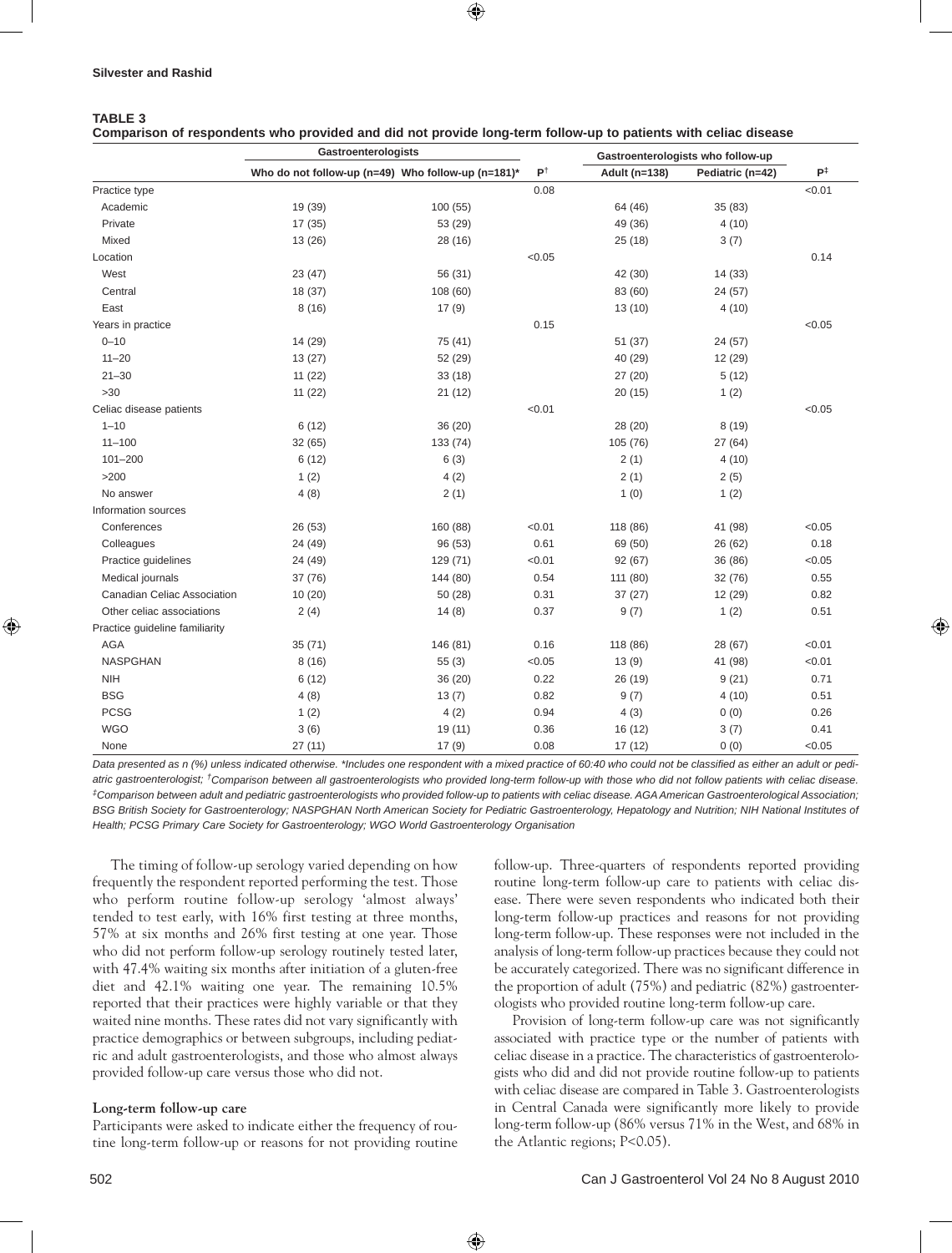Gastroenterologists who did not routinely provide longterm follow-up to patients diagnosed with celiac disease tended to have a mixed rather than an academic practice and to have been in practice for longer than those who routinely provide long-term follow-up. They were significantly less likely to use conferences (53% versus 88%; P<0.01) or practice guidelines (49% versus 71%; P<0.01) for information. There was a trend toward increased levels of unfamiliarity with any practice guidelines (18% versus 9%; P=0.08). The most commonly cited reason for not providing long-term follow-up was that the patient's primary care physician provided this care (86%). Other reasons cited included not having an organized system to recall patients (39%) and lack of time (33%). Many indicated that, in their view, follow-up is not required once the patient is on a glutenfree diet (20%) or that patients do not want follow-up (12%).

#### **Long-term follow-up: Who should be involved?**

Participants were asked to indicate who they believe should be involved in long-term follow-up care of patients with celiac disease (Table 4). Gastroenterologists with celiac disease patients in their practices were divided on whether care should be provided by a specialist gastroenterologist (54%) or by a family physician (59%). These numbers sum to greater than 100% because some respondents believe that care should be provided by both health care providers. The 6% who selected 'other' expressed the opinion that the discipline and title of the individual providing long-term follow-up is less important than interest and knowledge, and that the key element is access to a gastroenterologist or an endoscopist if indicated. Consistent with their reported practices, 92% of those who did not routinely provide long-term follow-up believed that this care should be provided by a primary care physician, and 67% of those who provide long-term follow-up care believed that gastroenterologists should fulfill this role.

Compared with adult gastroenterologists, pediatric gastroenterologists believed more strongly that care should be provided by a specialist gastroenterologist (P<0.05) or internist/ pediatrician (P<0.01), and were significantly less likely to believe that care should be provided by family physicians (OR 0.291; 95% CI 0.152 to 0.557; P<0.01). When only those who provided long-term follow-up care to their own patients were considered, there was no significant difference between adult and pediatric gastroenterologists regarding whether gastroenterologists should be involved in providing long-term follow-up; however, the differences regarding involvement of internists/ pediatricians and family doctors remained significant.

#### **Long-term follow-up: Who is involved?**

Gastroenterologists who reported that they provide long-term follow-up care routinely to their patients with celiac disease were asked who was involved in providing this care. Overall, three-quarters of participants indicated that the patient's primary care physician and specialist gastroenterologist were always involved and one-half always involved a dietitian. Only 1% always involved a psychologist. One individual reported involving members of the local celiac association in follow-up.

Pediatric follow-up was generally more multidisciplinary, with 29% almost always involving a nurse (versus 2% of adult gastroenterologists; OR 18; 95% CI 4.8 to 68; P<0.01) and 81% almost always involving a dietitian (versus 43% of adult gastroenterologists; OR 5.8; 95% CI 2.5 to 13; P<0.01). Pediatric

| TABLE 4 |                      |  |
|---------|----------------------|--|
|         | Who should follow na |  |

| Who should follow patients with celiac disease? |  |  |  |  |  |
|-------------------------------------------------|--|--|--|--|--|
|-------------------------------------------------|--|--|--|--|--|

|                                                   |     | <b>Specialist</b>                               | Internist/ | Family |    |
|---------------------------------------------------|-----|-------------------------------------------------|------------|--------|----|
|                                                   | n   | gastroenterologist pediatrician physician Other |            |        |    |
| All with patients with<br>celiac disease          | 237 | 54                                              | 15         | 59     | 6  |
| All who follow<br>patients with<br>celiac disease | 181 | 67                                              | 18         | 49     | 6  |
| All who do not follow                             | 49  | 12                                              | 4          | 92     | 2  |
| All adult                                         | 184 | 51                                              | 9          | 65     | 3  |
| All pediatric                                     | 51  | 69                                              | 33         | 35     | 5  |
| Adult who follow                                  | 138 | 64                                              | 12         | 56     | 4  |
| Pediatric who<br>follow                           | 42  | 79                                              | 33         | 26     | 12 |

*Data presented as % unless indicated otherwise. Rows do not sum to 100% because respondents were allowed to select more than one option*

gastroenterologists were less likely to involve the primary care physician (55% versus 70%; OR 0.322; 95% CI 0.155 to 0.670; P<0.01). These differences were independent of practice type.

The role of specific team members was not elicited; however, gastroenterologists were asked who reviewed the glutenfree diet with patients if they were followed. More than three-quarters involved a dietitian and this did not vary appreciably between adult and pediatric practitioners, or between those who did and did not provide long-term follow-up. The highest rate (81%) was reported among pediatric gastroenterologists who provided long-term follow-up, and the lowest rate (76.1%) was among adult gastroenterologists who provided long-term follow-up. The rate of gastroenterologist participation in diet review was much more variable. The overall rate was 44.9% and did not vary significantly between adult and pediatric practitioners. Nearly one-half of those who provided long-term follow-up reviewed the diet with their patients. The lowest rate of gastroenterologist involvement in dietary review (30.2%) was among adult gastroenterologists who did not provide long-term follow-up.

Gastroenterologists with a primarily academic practice were significantly more likely to involve a gastroenterologist in follow-up care (83% versus 62%; OR 2.9; 95% CI 1.4 to 6.3; P<0.01). None of the private practices involved a nurse. There was no statistically significant association between practice type and involvement of dietitians in follow-up care. The rate of involvement of primary care physicians varied significantly across regions (82% West, 65% Central and 94% East; P<0.01), but the involvement of other team members did not.

### **Long-term follow-up: What is involved?**

Most gastroenterologists (67%) provided long-term follow-up care in the form of an annual clinic visit, whereas 19% provided care during the first year only. Several respondents indicated that they provided more frequent follow-up in the years following the diagnosis. Most (72%) provided similar follow-up to patients with silent celiac disease. A single approach to symptomatic and asymptomatic patients was significantly more common among pediatric (86%) than adult (67%) gastroenterologists (OR 2.9; 95% CI 1.1 to 7.4).

The details of provision of various elements of longterm follow-up are summarized in Table 5. The majority of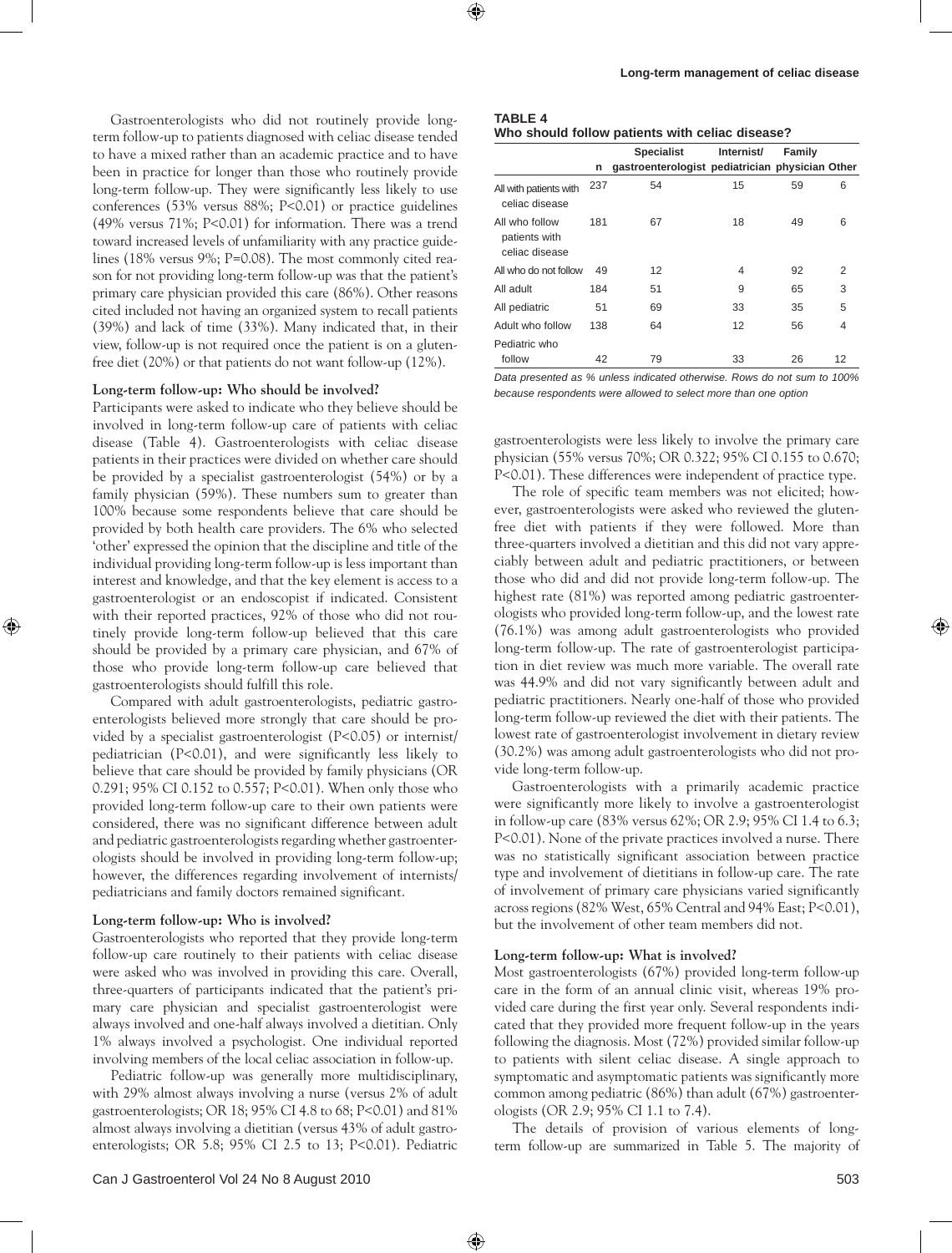#### **Silvester and Rashid**

#### **TABLE 5**

#### **Elements of long-term follow-up of celiac disease**

|                                                  |              | Gastroenterologists who follow-up |                  |               |                        |
|--------------------------------------------------|--------------|-----------------------------------|------------------|---------------|------------------------|
|                                                  | All (n=181)* | Adult (n=138)                     | Pediatric (n=42) | $P^{\dagger}$ | OR (95% CI)            |
| Disease status evaluation                        |              |                                   |                  |               |                        |
| Measure weight and height                        | 131 (72)     | 88 (64)                           | 42 (100)         | < 0.001       | Not calculable         |
| Calculate body mass index                        | 69 (38)      | 43 (31)                           | 26 (62)          | < 0.01        | $0.28(0.14 - 0.57)$    |
| Physical examination                             | 141 (78)     | 99 (72)                           | 41 (98)          | < 0.01        | $0.064(0.009 - 0.483)$ |
| Laboratory investigations                        |              |                                   |                  |               |                        |
| Serology                                         | 117(65)      | 81 (59)                           | 35 (83)          | < 0.01        | $0.28(0.12 - 0.69)$    |
| Hemoglobin or complete blood count               | 151 (83)     | 118 (86)                          | 32 (76)          | 0.16          |                        |
| Folate                                           | 72 (40)      | 64 (46)                           | 7(17)            | < 0.01        | $4.3(1.8-10)$          |
| Ferritin                                         | 117 (65)     | 97 (70)                           | 20(48)           | < 0.01        | $2.6(1.3 - 5.3)$       |
| Vitamin $B_{12}$                                 | 54 (30)      | 49 (36)                           | 5(12)            | < 0.01        | $4.1(1.5-11)$          |
| Albumin                                          | 116 (64)     | 87 (63)                           | 29 (69)          | 0.48          |                        |
| Electrolytes                                     | 61 (34)      | 58 (42)                           | 3(7)             | < 0.01        | $9.4(2.8-32)$          |
| Liver transaminases                              | 108 (60)     | 86 (62)                           | 22 (52)          | 0.25          |                        |
| Alkaline phosphatase                             | 92(51)       | 77 (56)                           | 15 (36)          | 0.02          | $2.3(1.1 - 4.6)$       |
| Prothrombin time                                 | 53 (29)      | 48 (35)                           | 5(12)            | < 0.01        | $3.9(1.5-11)$          |
| Calcium                                          | 90(50)       | 79 (57)                           | 11(26)           | < 0.01        | $3.8(1.8-10)$          |
| Vitamin D                                        | 38 (21)      | 29 (21)                           | 9(21)            | 0.95          |                        |
| Parathyroid hormone                              | 8(4)         | 6(4)                              | 2(5)             | 0.90          |                        |
| Vitamin A                                        | 21(12)       | 14(10)                            | 7(17)            | 0.25          |                        |
| Vitamin E                                        | 13(7)        | 6(4)                              | 7(17)            | < 0.01        | $0.23(0.072 - 0.72)$   |
| Thyroid-stimulating hormone                      | 72 (40)      | 50 (36)                           | 21 (50)          | 0.11          |                        |
| Radiological investigations                      |              |                                   |                  |               |                        |
| Dual energy x-ray absorptiometry scanning        | 94 (52)      | 85 (62)                           | 8(19)            | < 0.01        | $6.8(2.9-16)$          |
| Self-management support                          |              |                                   |                  |               |                        |
| Dietary review                                   | 138 (76)     | 101(74)                           | 36 (86)          | 0.11          |                        |
| Reinforce need for adherence to gluten-free diet | 163 (90)     | 120 (87)                          | 42 (100)         | 0.02          | Not calculable         |
| Recommend advocacy group membership              | 117 (65)     | 85 (62)                           | 31 (74)          | 0.17          |                        |

*\*Includes one respondent with a mixed practice of 60:40 who could not be classified as either an adult or pediatric gastroenterologist; †Comparison between adult and pediatric gastroenterologists who provided long-term follow-up* 

gastroenterologists surveyed almost always measured the patient's weight and height (72%), and performed a physical examination (78%). The patient's diet was reviewed (76%), the need for adherence was reinforced (90%) and membership in an advocacy group was recommended (65%).

Investigations commonly requested included serology (65%), a hemoglobin level or complete blood count (83%), ferritin (65%), albumin (64%), calcium (50%), liver transaminases (60%) and alkaline phosphatase (51%). A dualenergy x-ray absorptiometry (DEXA) scan was almost always included in follow-up by 52% of respondents. Of the 48 individuals who used EMA and/or antigliadin antibody serology in long-term follow-up, 47 used tTG as often or more often than EMA/antigliadin antibody; therefore, serology in the present article refers to tTG.

When comparing the responses of the two types of gastroenterologists, pediatric specialists were significantly more likely to measure patient weight and height (P<0.001). The adult gastroenterologists were much less likely than pediatric gastroenterologists to measure body mass index and perform a physical examination (Table 5). As with the entire population of gastroenterologists, adult gastroenterologists who follow their celiac disease patients were much less likely to follow serology (OR 0.28; 95% CI 0.12 to 0.69). Adult gastroenterologists were more likely to follow folate (OR 4.3; 95% CI 1.8 to 10), ferritin (OR 2.6; 95% CI 1.3 to 5.3) and calcium levels (OR 3.8; 95% CI 1.8 to 8.1) and to order DEXA scans (OR 6.8; 95% CI 2.9 to 16).

Participants were given the option of indicating whether they included follow-up investigations as part of long-term follow-up of patients with celiac disease 'almost always', 'only if previously abnormal', 'if symptoms recur' or 'almost never'. Many respondents almost never monitor vitamin A (33%),  $B_{12}$ (18%), D (28%) and E (41%) levels. Parathyroid hormone and thyroid-stimulating hormone levels were almost never tracked by 39% and 17% of respondents, respectively. Serology was almost never repeated in follow-up by 8.8% of respondents. Divergence between adult and pediatric practices was most evident for DEXA scanning, which 62% of adult gastroenterologists almost always included compared with 19% of pediatric gastroenterologists. Nearly one-half (45%) of pediatric gastroenterologists almost never ordered DEXA scans during follow-up. Similarly, calcium levels were almost always monitored by 57% of adult gastroenterologists and almost never by 26% of pediatric gastroenterologists.

# **DISCUSSION**

To our knowledge, the present study is the first to investigate the practices of gastroenterologists regarding long-term follow-up of patients with celiac disease and to determine the extent to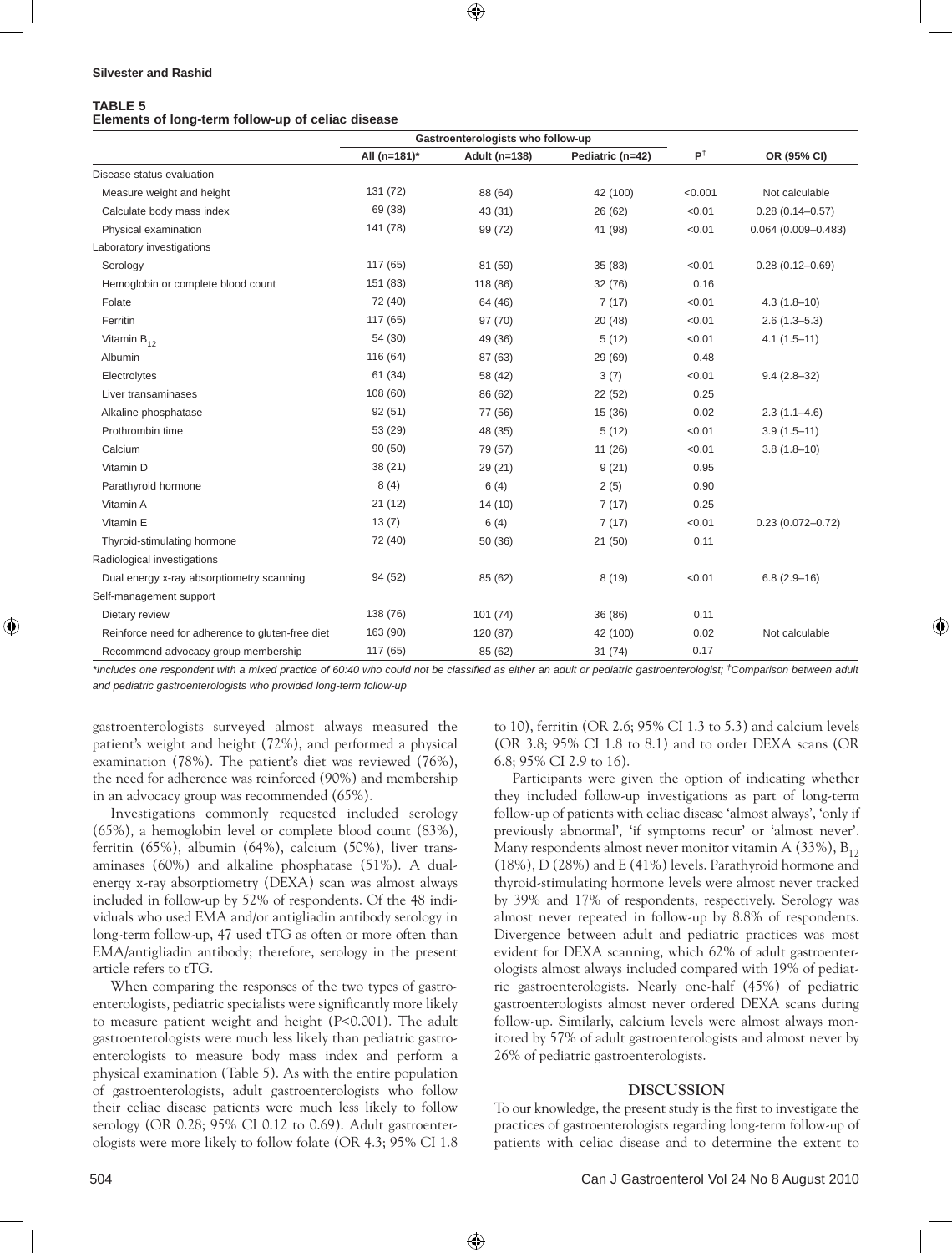which guidelines for follow-up are applied in clinical practice. Thus, the current study attempted to capture not only the logistics of follow-up regarding whether to provide care, by whom and how often, but also the content of follow-up. In addition to determining what is done, we were interested in what respondents believed ought to be done.

The goal was to survey the entire community of gastroenterologists actively practicing in Canada. The actual number is not known because there is no central agency in Canada responsible for tracking specialist physicians. Directory searches produced a listing of 585 physicians, which was subsequently reduced to 567 because some addresses were undeliverable while some physicians reported that they were not actively practicing. We are confident that almost all gastroenterologists were included in the study because this estimate was consistent with a Canadian Association of Gastroenterology report of 550 practicing gastroenterologists in 2005 (13).

Although the distribution of surveys and, hence, gastroenterologists, was reflective of the distribution of the Canadian population in the 2006 census, differences in regional response rates resulted in an over-representation of Atlantic Canada (the least populous region) and an under-representation of central Canada (the most populous region). The cause of the difference in response rates was not clear.

#### **to follow or not to follow?**

Seventy-six per cent of the gastroenterologists who responded indicated that they provided long-term follow-up care to their patients diagnosed with celiac disease. This cannot be equated with a similar proportion of patients with celiac disease receiving long-term follow-up care by a specialist gastroenterologist. Reasons for this include a possible selection bias favouring respondents who provided long-term follow-up as well as attrition of patients over time and/or during transition from pediatric to adult care. One limitation of the current study is that it considered only what gastroenterologists viewed of their practices, and did not elicit the opinions of allied health professionals or patients. Another reason for patients not receiving follow-up is that in Canada (14), as elsewhere (15), not all patients with a positive serological test are referred for biopsy. The reported follow-up rate of 76% is higher than the 57% of patients from a duodenal biopsy database in the United Kingdom (UK) who reported receiving specialist physician follow-up a mean of 5.4 years after biopsy (16). A similar proportion of Celiac UK members in Eastern Scotland reported not receiving any follow-up care for their celiac disease (Dr G Mahdi, personal communication).

Of the gastroenterologists who did not provide long-term follow-up, 20% of Canadian gastroenterologists indicated that follow-up is not needed if the patient is on a gluten-free diet. Interestingly, those who did not provide follow-up were also significantly less likely to personally review the diet with the patient, which suggests that they may be less familiar with the challenges involved in maintaining a strict gluten-free diet. All reasons given for not providing long-term follow-up are summarized in Figure 1. There were 12% who reported not providing long-term follow-up because their patients did not want it. The only evidence on this topic other than anecdotal reports comes from a survey of patients in the UK (16) in which "no follow-up" was the least preferred among five options, even among those



**Figure 1)** *Reasons cited by gastroenterologists for not providing longterm follow-up care to patients with celiac disease*

who had been diagnosed for more than five years. Follow-up with the patient's general practitioner was the second-least preferred option. In contrast, the number one reason given by gastroenterologists in our study for not providing long-term follow-up was that the family physician fulfilled this role.

#### **Who is involved in long-term management?**

The notion that patients with celiac disease should be monitored for life by a team of health care professionals is advocated to varying extents by all the current practice guidelines. Gastroenterologists in Canada recognize a prominent role for other health care providers to be involved regardless of whether they do so themselves. Notably, 86% of those who did not provide long-term follow-up care stated that the primary care physician did so, and that 74% of those who did provide longterm follow-up stated that the primary care physician was also involved in providing follow-up. There is clearly an expectation that primary care physicians are providing follow-up care to their patients diagnosed with celiac disease; however, there are no data available to confirm this. Also, how often primary care physicians identify themselves as fulfilling this role remains unknown. It is also not clear whether patients perceive family physicians to be providing adequate long-term follow-up. In a survey of patients with celiac disease conducted in the UK (16), only 62% reported receiving follow-up for their condition, yet 89% were receiving prescriptions for gluten-free products (16). Only 5% of respondents indicated that they were receiving follow-up from their general practitioner. Although celiac disease is relatively common, it is often unrecognized and many primary care physicians are not familiar with symptoms of this disorder in adults (17). Relatively little is known about primary care physicians' knowledge of long-term management and complications of celiac disease.

There was less agreement about who ought to follow patients with celiac disease. Those who provided long-term follow-up care themselves were less inclined to recognize a role for the primary care physician, with pediatricians particularly hesitant to involve a generalist, preferring pediatric follow-up instead. A possible reason for this is that, in many provinces in Canada,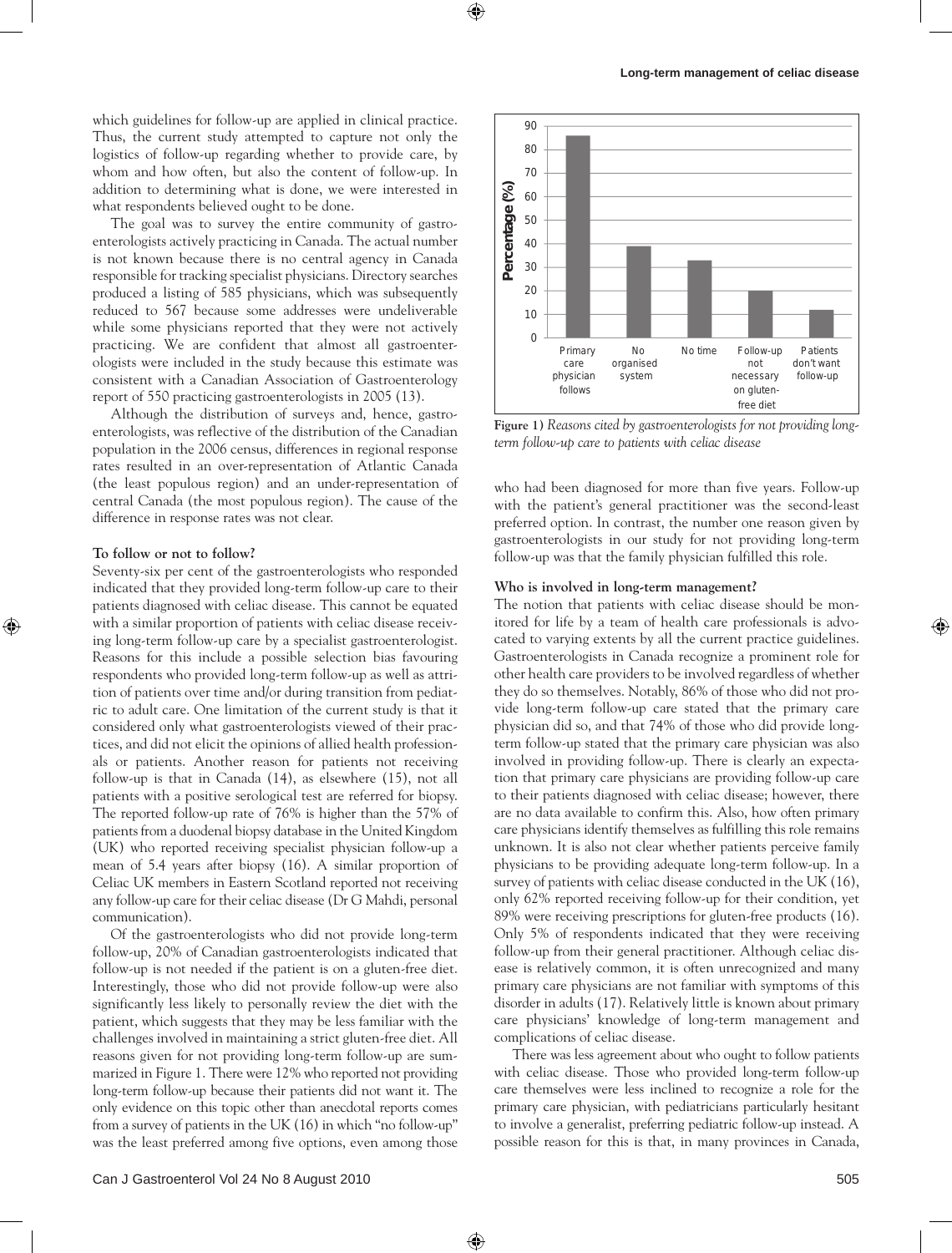#### **Silvester and Rashid**

family physicians have only recently become responsible for providing primary care for children, and this role has traditionally been the mandate of the generalist pediatrician. Also, measurement of growth patterns is an integral part of pediatric, but not adult practice. Pediatricians may view themselves as more suited to monitor the growth of a child with celiac disease.

There was a strong sentiment that particular professional qualifications are less important than disease-specific knowledge in determining who should provide follow-up care. This suggests that there may be general acceptance of nontraditional management models in which patients with celiac disease are followed in dietitian- or nurse practitioner-led clinics. One respondent reported having implemented the latter strategy in a large practice with more than 200 patients diagnosed with celiac disease. Another practice included volunteers from the local chapter of the national celiac association in follow-up to assist with diet review because they "know more than the dietitian and me". There is a single study (16) reporting a patient preference for dietitian follow-up with a physician available. In contrast, in its 2001 medical position statement (9), the AGA concluded that "it is wise, therefore, that follow-up should be undertaken by a physician".

In Canada, the involvement of multiple health care professionals in the follow-up of patients with celiac disease is being realized to a much greater extent in pediatric than in adult clinics. The specific roles of different team members were not evaluated in the present survey; however, there was some indication that dietitians were involved in short-term but not in long-term follow-up. Specifically, 78% involved a dietitian in diet review, but this was not always sustained because only 43% of adult gastroenterologists reported almost always involving a dietitian in long-term follow-up. One might assume that this negatively affects the quality of patient assessment and care provided because dietitians often receive more training than physicians regarding gluten-free diets. However, there is limited evidence regarding the effect of dietary review with a dietitian on compliance, quality of life or health outcomes. In a national survey (12) of members of the CCA, the quality of information provided by dietitians and physicians was rated as fair or poor by nearly one-quarter of respondents with celiac disease. The CCA or a local chapter were rated as excellent sources twice as often as dietitians or gastroenterologists. In the same study, only 13% identified better dietary counselling as something that would improve their quality of life. In contrast, nearly 60% of patients in a UK study (16) rated the opportunity for dietary review and to ask questions about the diet to be a useful or very useful aspect of follow-up. Although it is intuitive that involvement of dietitians would strengthen the team, more research is needed to define their role to optimize their contribution to maximize the use of this resource.

# **What to follow?**

The current practice guidelines for the management of celiac disease vary considerably with respect to the details of longterm follow-up; however, they are all clear that the only effective treatment available is lifelong adherence to a strict gluten-free diet. With this in mind, some of the observed variability in the content of long-term follow-up care is expected, such as the higher reported rate of recording weight and height and calculating body mass index during follow-up visits by pediatric gastroenterologists. However, it is quite surprising that 10% of gastroenterologists who participated in the current study did not almost always reinforce the need to adhere to a gluten-free diet. There is no obvious explanation for why all of the gastroenterologists who did not routinely reinforce the need for adherence to a gluten-free diet primarily treated adults. While one can not discount the possibility that these gastroenterologists were generally confident that their patients were already following a strict gluten-free diet, it is, nevertheless, surprising that the need for compliance is not reinforced routinely by all.

The follow-up elements recommended by various practice guidelines and experts are compared with the reported practices of gastroenterologists in the present study in Table 6. The reported practices do not clearly correspond with any particular practice guideline. Nevertheless, some of the observed differences between pediatric and adult practices may be accounted for by differences between the NASPGHAN and the 2001 AGA guidelines. Specifically, the NASPGHAN guidelines recommend physical examination and follow-up serology, while the AGA guidelines do not. The NASPGHAN guidelines do not recommend any additional laboratory tests be performed routinely, whereas the AGA guidelines recommend monitoring hemoglobin, folate, ferritin, calcium and alkaline phosphatase levels. With the exception of folate, the majority of adult gastroenterologists are performing these tests.

In a revised medical position statement released in late 2006 (4), the AGA advocated monitoring serology only for children and adults without the additional tests listed above. Our survey was conducted in early 2008, approximately one year after the revised AGA guidelines were published; thus, it is possible that the new guidelines had not yet been adopted by most practitioners. The expert opinion of Haines et al (18) was published later in 2008, after the survey was completed, and is provided for comparison purposes only.

Notably, there are several other tests that are routinely included, which are supported only on the basis of expert opinion. These include albumin and liver transaminases, which are monitored routinely by more than 60% of gastroenterologists providing long-term follow-up care to patients with celiac disease. A significant number (40%) also routinely screen for hypothyroidism with thyroid-stimulating hormone level even though this practice is not endorsed by any of the guidelines. The expert recommendation of Haines et al (18) to screen annually for hypothyroidism was made after the survey was conducted, and is based on the relatively low cost and simple nature of the test in the absence of any evidence demonstrating that asymptomatic patients with celiac disease would benefit from screening for hypothyroidism.

# **to biopsy or not to biopsy in follow-up?**

Although characteristic changes in the histology of the small intestinal mucosa remain the gold standard for the diagnosis of celiac disease, recommendations for follow-up or repeat duodenal biopsy have become less stringent over time (19,20). It is now generally agreed that a single biopsy and resolution of symptoms on a gluten-free diet is adequate for diagnosis, although the AGA did not endorse this practice until 2006 (4,6). This likely explains the five-fold higher rate of routine repeat biopsy among adult gastroenterologists. In fact, several adult gastroenterologists specifically indicated that they were changing their practices and performing fewer repeat biopsies.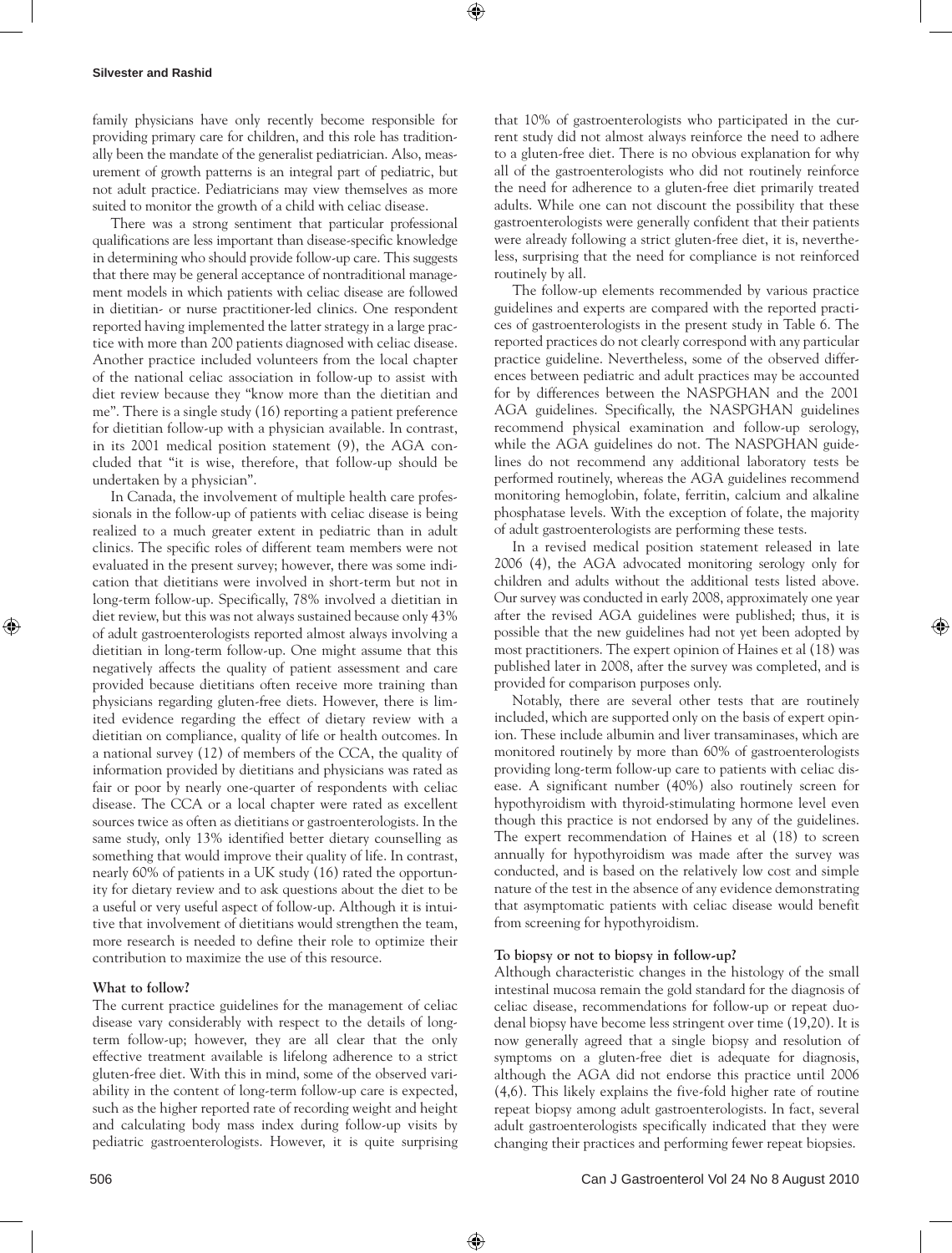### **TABLE 6 Comparison of commonly performed follow-up practice guidelines**

|                                              |                                              |                     |                     |                                 |                       |                          | Gastroenterologists who              |              |                    |                              |  |
|----------------------------------------------|----------------------------------------------|---------------------|---------------------|---------------------------------|-----------------------|--------------------------|--------------------------------------|--------------|--------------------|------------------------------|--|
|                                              | Guidelines/recommendations, year (reference) |                     |                     |                                 |                       |                          |                                      |              | follow-up, %       |                              |  |
|                                              | AGA,<br>2001<br>(9)                          | AGA,<br>2006<br>(4) | NIH,<br>2004<br>(7) | <b>NASPGHAN,</b><br>2005<br>(6) | PCSG,<br>2006<br>(27) | Pietzak,<br>2005<br>(28) | <b>Haines</b><br>et al, 2008<br>(18) | All (n=181)* | Adult<br>$(n=138)$ | <b>Pediatric</b><br>$(n=42)$ |  |
| Disease status evaluation                    |                                              |                     |                     |                                 |                       |                          |                                      |              |                    |                              |  |
| Assess symptoms by interview                 | ✓                                            | ✓                   | ✓                   | $\checkmark$                    | $\checkmark$          | ✓                        | ✓                                    | N/A          | N/A                | N/A                          |  |
| Measure weight, and height                   | ✓                                            |                     |                     | $\checkmark$                    | $\checkmark$          | $\checkmark$             |                                      | 76           | 64                 | 100                          |  |
| Calculate body mass index                    |                                              |                     |                     |                                 |                       |                          |                                      |              |                    | 62                           |  |
| Physical examination                         |                                              |                     |                     | $\checkmark$                    |                       | ✓                        |                                      | 72           | 72                 | 98                           |  |
| Laboratory investigations                    |                                              |                     |                     |                                 |                       |                          |                                      |              |                    |                              |  |
| Serology                                     |                                              | ✓                   | ✓                   | $\checkmark$                    | $\checkmark$          | $\checkmark$             | ✓                                    | 64           | 59                 | 83                           |  |
| Albumin                                      |                                              |                     |                     |                                 | $\checkmark$          | $\checkmark$             | ✓                                    | 64           | 63                 | 69                           |  |
| Hemoglobin or complete blood count           | $\checkmark$                                 |                     |                     |                                 | $\checkmark$          | $\checkmark$             | ✓                                    | 83           | 86                 | 76                           |  |
| Folate                                       | ✓                                            |                     |                     |                                 | ✓                     | $\checkmark$             | ✓                                    |              |                    |                              |  |
| Ferritin                                     | ✓                                            |                     |                     |                                 | ✓                     | $\checkmark$             | ✓                                    | 65           | 70                 |                              |  |
| Vitamin $B_{12}$                             |                                              |                     |                     |                                 | ✓                     |                          | ✓                                    |              |                    |                              |  |
| Liver transaminases                          |                                              |                     |                     |                                 |                       | $\checkmark$             |                                      | 60           | 62                 |                              |  |
| Alkaline phosphatase                         | ✓                                            |                     |                     |                                 | $\checkmark$          | $\checkmark$             |                                      | 51           | 56                 |                              |  |
| Calcium                                      | ✓                                            |                     |                     |                                 | ✓                     | $\checkmark$             | ✓                                    | 50           | 57                 |                              |  |
| Vitamin D                                    |                                              |                     |                     |                                 | $\checkmark$          | $\checkmark$             | $\checkmark$                         |              |                    |                              |  |
| Phosphate                                    |                                              |                     |                     |                                 |                       |                          | ✓                                    |              |                    |                              |  |
| Parathyroid hormone                          |                                              |                     |                     |                                 |                       | ✓                        |                                      |              |                    |                              |  |
| Prothrombin time                             |                                              |                     |                     |                                 |                       | $\checkmark$             | ✓                                    |              |                    |                              |  |
| Vitamins A and E                             |                                              |                     |                     |                                 |                       | $\checkmark$             |                                      |              |                    |                              |  |
| Electrolytes                                 |                                              |                     |                     |                                 |                       | $\checkmark$             |                                      |              |                    |                              |  |
| Thyroid function                             |                                              |                     |                     |                                 |                       |                          |                                      |              |                    |                              |  |
| Fasting glucose                              |                                              |                     |                     |                                 |                       |                          | ✓                                    |              |                    |                              |  |
| Radiological investigations                  |                                              |                     |                     |                                 |                       |                          |                                      |              |                    |                              |  |
| Dual energy x-ray absorptiometry scan        |                                              |                     |                     |                                 | $\checkmark$          | ✓                        |                                      | 52           | 62                 |                              |  |
| Self-management support                      |                                              |                     |                     |                                 |                       |                          |                                      |              |                    |                              |  |
| Dietary review with a dietitian <sup>†</sup> |                                              | ✓                   | ✓                   | ✓                               | ✓                     | $\checkmark$             | ✓                                    | 78           | 73                 | 86                           |  |
| Reinforce need for adherence to a GFD        | ✓                                            | ✓                   |                     | ✓                               | ✓                     |                          | ✓                                    | 90           | 87                 | 100                          |  |
| Recommend advocacy group membership          | $\checkmark$                                 | ✓                   | ✓                   | $\checkmark$                    | $\checkmark$          | ✓                        |                                      | 64           | 62                 | 74                           |  |

*Check marks indicate that a practice guideline or experts recommend a given practice. Percentages are given when greater than 50% of individuals in a category*  indicated that they 'almost always' followed a particular practice. \*Includes one respondent with a mixed practice of 60:40 who could not be classified as either an *adult or pediatric gastroenterologist; †For respondents, refers only to dietary review, which may not be performed by a dietician. AGA American Gastroenterological Association; GFD Gluten-free diet; NASPGHAN North American Society for Pediatric Gastroenterology, Hepatology and Nutrition; N/A Not available; NIH National Institutes of Health; PCSG Primary Care Society for Gastroenterology* 

One consequence of ending repeat duodenal biopsy as standard practice is that the indications for repeat biopsy need to be defined. In the present study, the most common indication for routine or early repeat duodenal biopsy during follow-up was ongoing symptoms despite patients claiming to be on a gluten-free diet. Many gastroenterologists are also routinely performing repeat biopsies on patients who are immunoglobulin A-deficient or have histological changes but are tTG negative. Another indication is persistently abnormal blood work after six or more months on a gluten-free diet. During longer term follow-up, the underlying reason for repeat biopsy is most often concern that changes in symptoms or laboratory values may reflect development of a T cell lymphoma. Current practice guidelines do not offer any specific guidance regarding who should receive a repeat biopsy routinely; however, they are clear that ongoing or new symptoms are an indication for repeat biopsy.

# **What is the role of patient advocacy groups?**

The delivery of health care is shifting from an acute care model to a chronic disease model, in part, because "patients self-manage

their illness. This fact is inescapable. Each day, patients decide what they are going to eat, whether they are going to exercise and to what extent they will consume prescribed medications" (21). One strength of the guidelines for management of celiac disease is their implicit recognition of this fact, which is expressed through the recommendation that physicians advise patients with celiac disease to join a patient advocacy group. In Canada, the CCA fulfills this role with a national office and 28 local chapters.

The relationship between the CCA and gastroenterologists is bidirectional. Nearly one-third of gastroenterologists reported that they used the CCA as a source of information about celiac disease and nearly two-thirds almost always recommended that patients join an advocacy group during long-term follow-up. One gastroenterologist even involved group members in long-term follow-up because of their expertise in adhering to the diet. Gastroenterologists who reported using the CCA as a source of information were significantly less likely to provide follow-up themselves (71% versus 85%; P<0.05). Interestingly, those who routinely recommended advocacy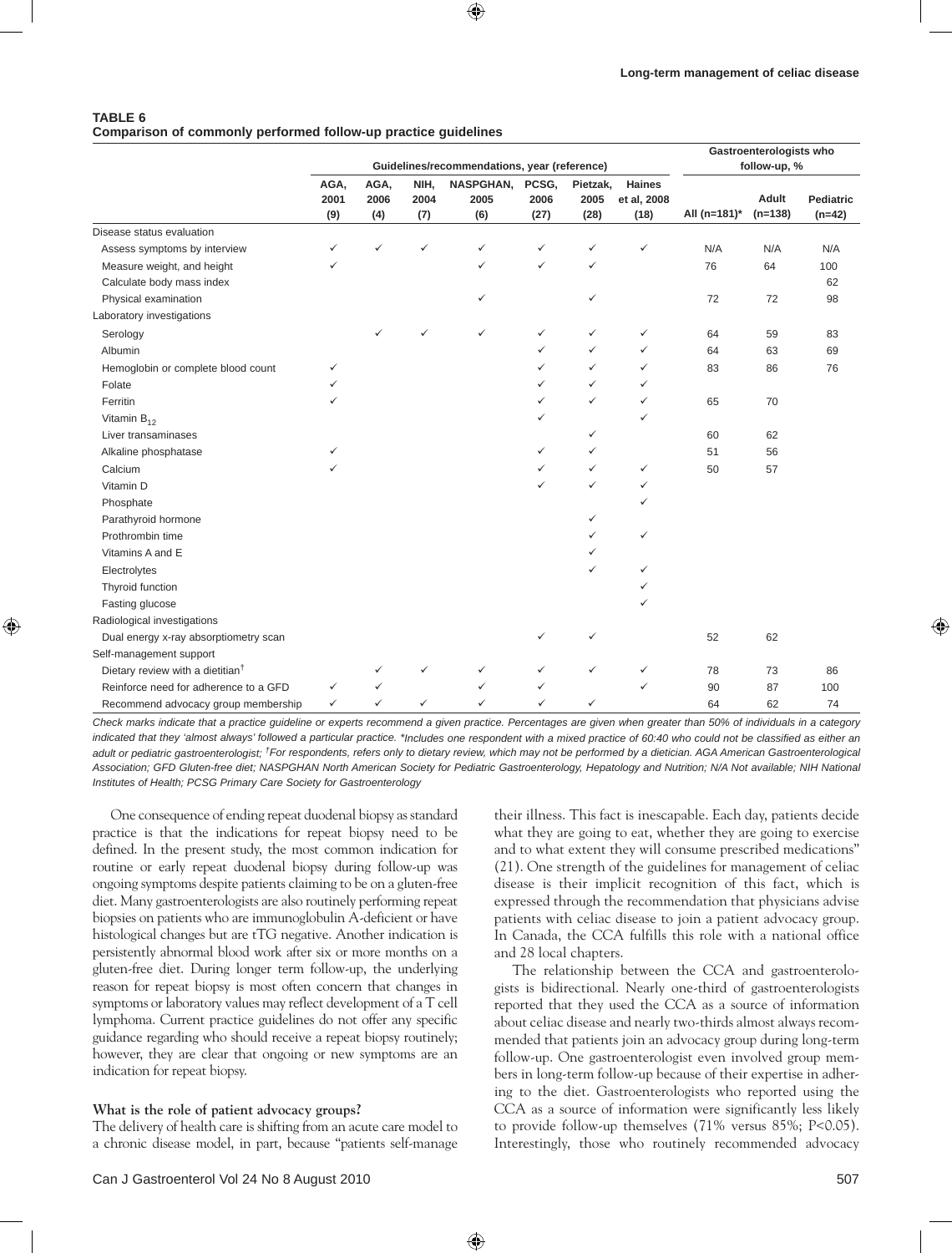#### **Silvester and Rashid**

group membership were less likely to almost always perform routine repeat intestinal biopsy (34% versus 54%; P<0.05) and more likely to reinforce the need for adherence to a gluten-free diet (95% versus 83%; P<0.01). There was no significant difference in the extent of laboratory monitoring performed by gastroenterologists who provided follow-up themselves.

The present study did not capture patient experiences with follow-up; consequently, one can only speculate whether gastroenterologists preferred more or less involvement with support groups and what their preferred form and means of follow-up would be. Nevertheless, both physicians and individuals with celiac disease have identified the CCA as an important resource (12).

Ironically, the 'self-management support' component of celiac disease care is arguably one of the more critical pieces, but also the area in which health care providers are less able to assist the patient. One successful approach that acknowledges these limitations is the Expert Patients Program (22) in the UK, in which individuals learn how to cope with the challenges of a chronic condition from each other. Many elements of this program are similar to work already being performed by celiac patient support groups. More research is needed to develop models of care that transcend the boundaries of the clinic and the health care system to involve and empower those with celiac disease in their daily lives.

**What is the impact of follow-up for the health care system?**

The true prevalence of celiac disease in Canada is unknown; however, there is general consensus that the individuals currently diagnosed represent the tip of the iceberg because most individuals with celiac disease have not been diagnosed (23). Prevalence estimates are that approximately 1% of the North American population has celiac disease, which corresponds to approximately 300,000 Canadians. Thus, one factor that must be considered in determining who, how and what to monitor for patients with celiac disease is the benefit versus burden on the health care system.

The cost per patient of performing tTG serology is only \$17.44 per year (completed once). The tests that are 'almost always' ordered by most pediatric gastroenterologists (serology, complete blood count and albumin) would cost \$27.59 per patient per year. The additional tests 'almost always' ordered by most adult gastroenterologists (calcium, ferritin and liver enzymes) would cost another \$34.35 per patient per year. This does not include the cost of DEXA scanning, consultation with a physician or consultation with a dietician. Notably, Canadian gastroenterologists are recommending only a subset of the tests recommended by experts. The cost of tests recommended by Haines et al (18) is \$151.13 per patient per year. (Reference values for the cost of laboratory tests were provided by the Department of Laboratory Medicine at the IWK Health Centre, Dalhousie University, Halifax, Nova Scotia.)

The above estimates include only the laboratory cost of testing and do not include the associated costs for administering the test, or reviewing and communicating results. They also do not include the cost of additional testing or interventions (eg, repeat endoscopy) prompted by the results of these tests. While these costs can be enormous, the benefits are less clear. There is minimal information regarding the intermediate and long-term recovery of nutritional and laboratory markers on a

gluten-free diet, although they do tend to normalize within months to years of introduction of a strict gluten-free diet in both children and adults (24-26). It is unknown how many individuals with significant complications would not be detected even with a high level of testing. Nor is it known whether asymptomatic individuals will receive the same benefit as those who present with overt symptoms.

#### **ConCLuSion**

Most gastroenterologists in Canada provide routine long-term follow-up to their patients with celiac disease. Those who do not are delegating this role to the patient's primary care physician. Follow-up is most often provided on an annual basis, and includes reinforcement of the need to adhere to a gluten-free diet, dietary review, physical examination, laboratory tests and a recommendation to join a patient support and advocacy group. Performance of investigations, including routine laboratory tests, nutritional screening, serology, bone health screening and follow-up biopsy vary considerably among gastroenterologists. There is a need to develop consensus and evidence-based guidelines for follow-up of patients with celiac disease in Canada. This process should include gastroenterologists, family physicians and other allied health professionals, including dietitians and celiac support groups.

ACKNOWLEDGEMENT: This study was funded by the Dr JA Campbell Research Fund of the Canadian Celiac Association. Dr Mohsin Rashid is a member of the Professional Advisory Board of the Canadian Celiac Association.

# **ReFeRenCeS**

- 1. Fasano A, Berti I, Gerarduzzi T, et al. Prevalence of celiac disease in at-risk and not-at-risk groups in the United States: A large multicenter study. Arch Intern Med 2003;163:286-92.
- 2. Murray JA, Van Dyke C, Plevak MF, et al. Trends in the identification and clinical features of celiac disease in a North American community, 1950-2001. Clin Gastroenterol Hepatol 2003;1:19-27.
- 3. Silvester JA, Rashid M. Long-term follow-up of individuals with celiac disease: An evaluation of current practice guidelines. Can J Gastroenterol 2007;21:557-64.
- 4. American Gastroenterological Association (AGA) Institute medical position statement on the diagnosis and management of celiac disease. Gastroenterology 2006;131:1977-80.
- 5. British Society for Gastroenterology. Guidelines for the management of patients with coeliac disease, 2002. <http://www.bsg.org.uk/pdf\_word\_docs/coeliac.doc> (Accessed on September 29, 2009).
- 6. Hill ID, Dirks MH, Liptak GS, et al. Guideline for the diagnosis and treatment of celiac disease in children: Recommendations of the North American Society for Pediatric Gastroenterology, Hepatology and Nutrition. J Pediatr Gastroenterol Nutr 2005;40:1-19.
- 7. National Institutes of Health Consensus Development Conference Statement on Celiac Disease, June 28-30, 2004. Gastroenterology 2005;128(4 Suppl 1):S1-9.
- 8. Rajan C, ed. Canadian Medical Directory, 53rd edn. Toronto: Scott's Directories, 2007.
- 9. American Gastroenterological Association medical position statement: Celiac sprue. Gastroenterology 2001;120:1522-5.
- 10. Cranney A, Zarkadas M, Graham ID, et al. The Canadian celiac health survey. Dig Dis Sci 2007;52:1087-95.
- 11. Rashid M, Cranney A, Zarkadas M, et al. Celiac disease: Evaluation of the diagnosis and dietary compliance in Canadian children. Pediatrics 2005;116:e754-9.
- 12. Zarkadas M, Cranney A, Case S, et al. The impact of a gluten-free diet on adults with coeliac disease: Results of a national survey. J Hum Nutr Diet 2006;19:41-9.